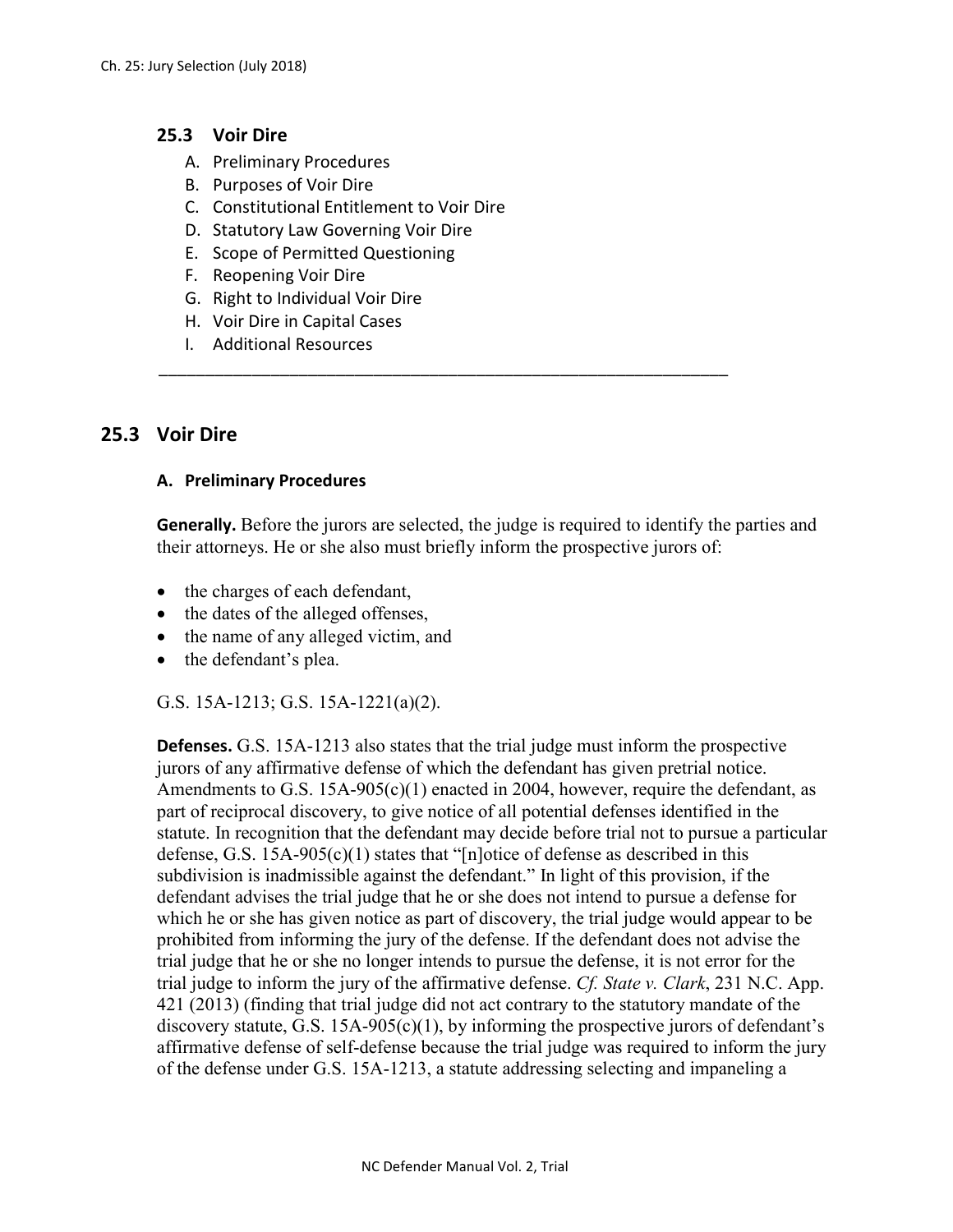jury). Additionally, a defendant's failure to object to the trial judge's informing the jury pool of an affirmative defense will waive appellate review of the issue. *Id.*

**Indictment.** The judge is prohibited from reading the indictment to the jury. G.S. 15A-1213; *see also* G.S. 15A-1221(b). The purpose of G.S. 15A-1213 "when read contextually and considered with the Official Commentary to the statute is to avoid giving jurors a distorted view of a case because of the stilted language of most indictments." *State v. Elkerson*, 304 N.C. 658, 663 (1982) (citation omitted); *see also* G.S. 15A-1213 Official Commentary (stating that the "procedure is designed to orient the prospective jurors as to the case").

# **B. Purposes of Voir Dire**

Jury voir dire serves two basic purposes:

- 1. helping counsel determine whether a basis for a challenge for cause exists, and
- 2. assisting counsel in intelligently exercising peremptory challenges.

*State v. Wiley*, 355 N.C. 592 (2002); *State v. Anderson*, 350 N.C. 152 (1999); *State v. Brown*, 39 N.C. App. 548 (1979); *see also Mu'Min v. Virginia*, 500 U.S. 415, 431 (1991) ("Voir dire examination serves the dual purposes of enabling the court to select an impartial jury and assisting counsel in exercising peremptory challenges."). The N.C. Supreme Court also has stated that the purpose of voir dire examination and the exercise of challenges, both peremptory and for cause, "is to eliminate extremes of partiality and to assure both the defendant and the State that the persons chosen to decide the guilt or innocence of the accused will reach that decision solely upon the evidence produced at trial." *State v. Conner*, 335 N.C. 618, 629 (1994).

*Practice note:* A proposed voir dire question is legitimate if the question is necessary to determine whether a juror is excludable for cause or to assist you in intelligently exercising your peremptory challenges. If the State objects to a particular line of questioning, you may defend your proposed questions by linking them to the purposes of voir dire. For a more detailed discussion of the scope of voir dire, see *infra* § 25.3E, Scope of Permitted Questioning.

## **C. Constitutional Entitlement to Voir Dire**

**Generally.** Criminal defendants have a constitutional right under the Sixth and Fourteenth Amendments to voir dire jurors adequately. "[P]art of the guarantee of a defendant's right to an impartial jury is an adequate voir dire to identify unqualified jurors." *Morgan v. Illinois*, 504 U.S. 719, 729–30 (1992) (holding that capital defendant constitutionally entitled to ask specific "life qualifying" questions to the jury); *see also Rosales-Lopez v. United States*, 451 U.S. 182, 188 (1981) (plurality opinion) ("Without an adequate voir dire the trial judge's responsibility to remove prospective jurors who will not be able impartially to follow the court's instructions and evaluate the evidence cannot be fulfilled."). *But cf. Mu'Min v. Virginia*, 500 U.S. 415, 425 (1991) (emphasizing extent of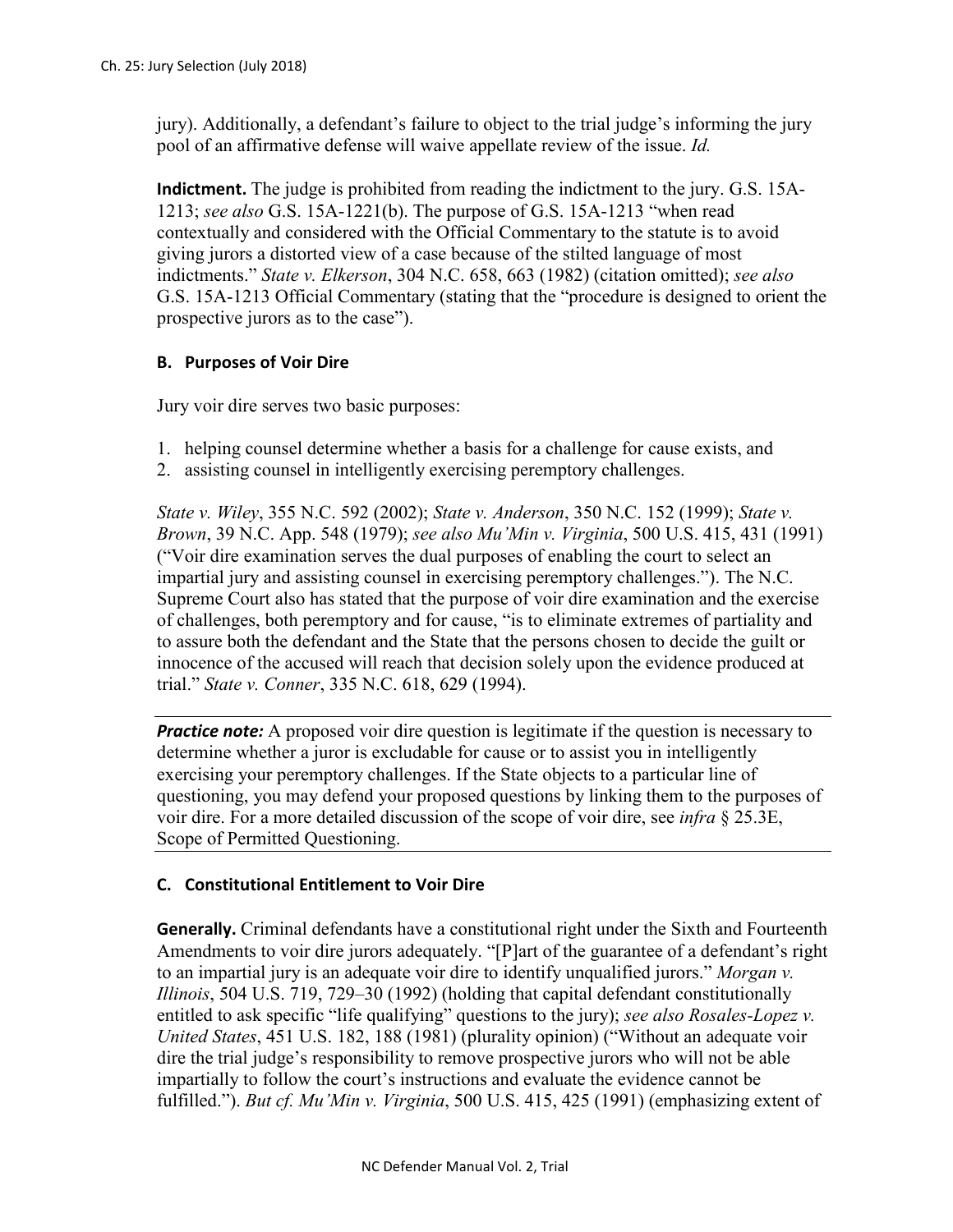trial judge's discretion in controlling voir dire and holding that voir dire questions about the content of pretrial publicity to which jurors might have been exposed are not constitutionally required).

**Voir dire on racial prejudices of jurors.** A defendant has a constitutional right to ask questions about race on voir dire in certain circumstances. In *Ham v. South Carolina*, 409 U.S. 524 (1973), the U.S. Supreme Court held that an African-American defendant, who was a civil rights activist and whose defense was that he was selectively prosecuted for marijuana possession because of his civil rights activity, was entitled to voir dire jurors about racial bias. *Ham* was later limited by *Ristaino v. Ross*, 424 U.S. 589 (1976), which held that the Due Process Clause creates no general right in noncapital cases to voir dire jurors about racial prejudice. Such questions are constitutionally mandated under "special circumstances," such as those presented in *Ham*. *Turner v. Murray*, 476 U.S. 28 (1986), held that defendants in capital cases have a right under the Eighth Amendment to voir dire jurors about racial biases. *See also Pena-Rodriguez v. Colorado*, U.S. , 137 S. Ct. 855, 868 (2017) (stating that "[i]n an effort to ensure that individuals who sit on juries are free of racial bias, the Court has held that the Constitution at times demands that defendants be permitted to ask questions about racial bias during voir dire.") (citations omitted).

In situations in which the defendant is entitled to question jurors about racial attitudes, the trial judge has the discretion to determine how extensive the voir dire on race will be. *See State v. Robinson*, 330 N.C. 1, 12–13 (1991) (trial judge allowed defendant to question prospective jurors about whether racial prejudice would affect their ability to be fair and impartial and allowed defendant to ask questions of prospective white jurors about their associations with blacks; trial judge did not err in sustaining prosecutor's objection to other questions, such as "Do you belong to any social club or political organization or church in which there are no black members?" and "Do you feel like the presence of blacks in your neighborhood has lowered the value of your property . . . ?").

For an in-depth discussion about race on voir dire, see ALYSON A. GRINE & EMILY COWARD, RAISING ISSUES OF RACE IN NORTH CAROLINA CRIMINAL CASES § 8.3 (Jury Selection) (2014).

**Practice note:** Considerations of race can be critical in capital and noncapital cases, and voir dire on such matters, whether or not constitutionally guaranteed, is often appropriate and permissible to determine potential bias that may make a juror unsuitable to hear the case. *See generally* G.S. 15A-1212(9) (challenge for cause may be made by any party on ground that juror is unable to render a fair and impartial verdict); *see also* ALYSON A. GRINE & EMILY COWARD, RAISING ISSUES OF RACE IN NORTH CAROLINA CRIMINAL CASES § 8.3F (Voir Dire Preparation, Techniques, and Sample Questions) (2014). Counsel should be prepared to show how questions concerning racial attitudes are relevant to the defendant's theory of defense. *See State v. Crump*, N.C. App.  $\blacksquare$ , 815 S.E.2d 415, 424 (2018) (finding that in order to allow the parties to intelligently exercise their peremptory challenges, a trial judge should permit race-related questions to potential jurors as long as a defense attorney can tie the questions to an issue in the case).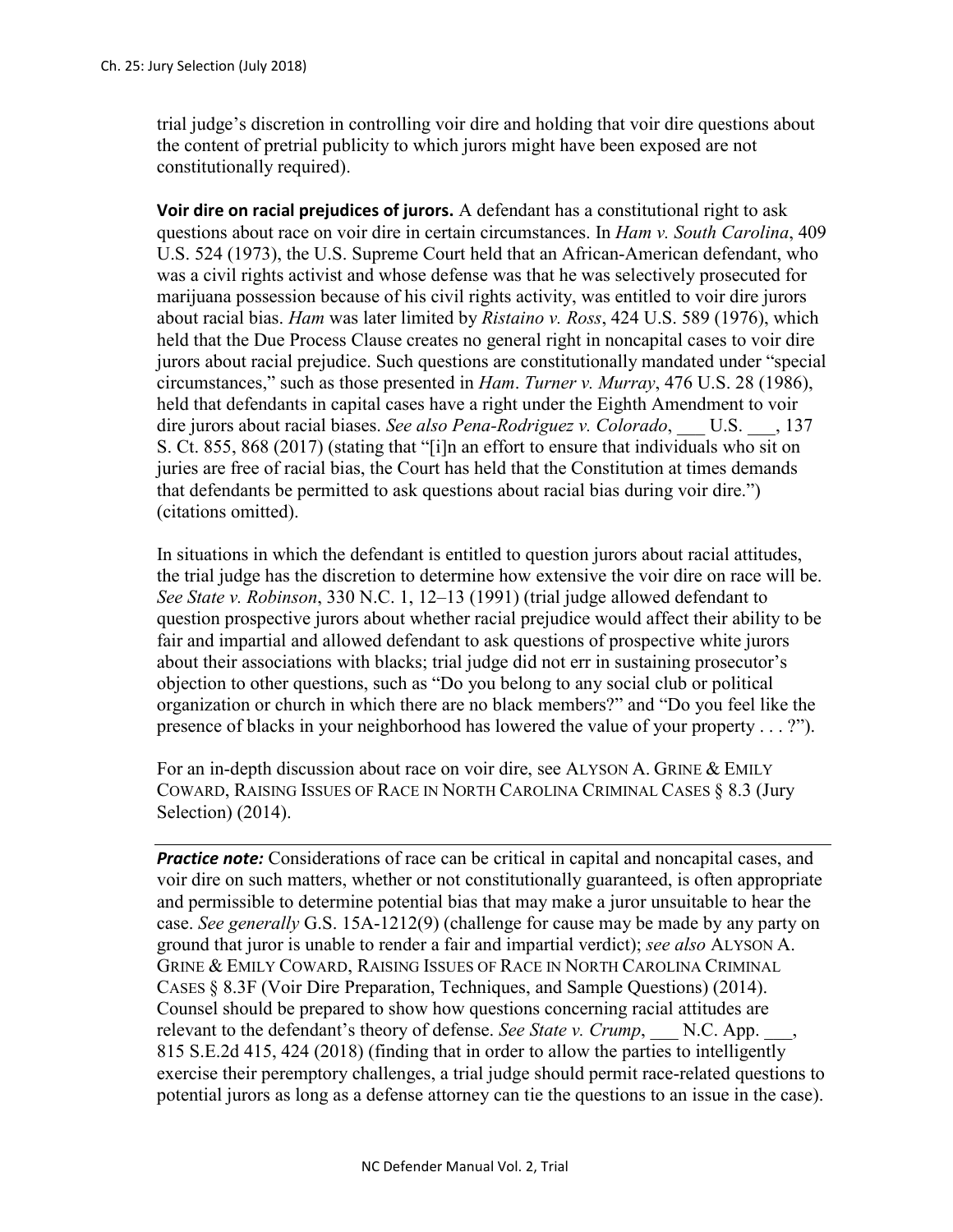If the inquiry is particularly sensitive, counsel may request individual voir dire. A sample motion can be found on the Office of Indigent Defense Services website in the [Adult](https://www.ncids.org/adult-criminal-cases/adult-criminal-motions/)  [Criminal Motions,](https://www.ncids.org/adult-criminal-cases/adult-criminal-motions/) scroll down to Juries, and click on Motion for Individual Voir Dire on Sensitive Subjects.

#### **D. Statutory Law Governing Voir Dire**

**Generally.** Two sets of North Carolina statutes govern jury voir dire, G.S. 9-14 and 9-15, and G.S. 15A-1211 through 15A-1217. These statutes grant the trial judge broad discretion to determine the extent and manner of voir dire. *See, e.g., State v. Fisher*, 336 N.C. 684 (1994) (extent and manner of voir dire subject to close supervision of trial judge and subject to reversal only on showing of abuse of discretion).

**Parties' entitlement to question jurors.** Counsel for both parties are statutorily entitled to question jurors and are primarily responsible for conducting voir dire. G.S. 15A-1214(c); *see also* G.S. 9-15(a). The trial judge "may briefly question prospective jurors individually or as a group concerning general fitness and competency . . . ." G.S. 15A-1214(b). However, both parties are statutorily entitled to repeat the judge's questions. G.S. 15A-1214(c) (prosecution and defense not foreclosed from asking question merely because judge has previously asked same question); *State v. Jones*, 336 N.C. 490 (1994) (trial judge violated statute governing jury voir dire when, at outset of jury selection process, he indicated that he would not permit counsel for either side to ask any question of prospective juror that had been asked previously and had been answered).

To expedite voir dire, the trial judge may require the parties to direct certain questions to the panel as a whole. *State v. Campbell*, 340 N.C. 612 (1995) (no error where counsel allowed to question jurors individually if group question produced no response); *State v. Phillips*, 300 N.C. 678 (1980) (no abuse of discretion or violation of G.S. 15A-1214(c) where trial judge requested defense counsel to direct questions of a general nature to whole panel). However, a blanket ban prohibiting parties from questioning jurors individually would violate G.S. 15A-1214. *See State v. Payne*, 328 N.C. 377, 387 (1991) (stating that under G.S. 15A-1214(c), a trial judge may maintain appropriate supervision of jury selection "by requiring counsel to address some generic questions to the entire jury panel" as long as "subsequent individual questioning is permitted when prompted by answers to the generic questions"); *see also infra* § 25.3G, Right to Individual Voir Dire.

**Order of questioning.** G.S. 15A-1214(d) requires that the prosecutor question prospective jurors first. If the prosecutor successfully challenges a juror for cause, or if a peremptory challenge is exercised, the clerk must immediately call a replacement into the box. When the prosecutor is satisfied with a panel of twelve, he or she passes the panel to the defense. Until the prosecutor indicates satisfaction with the panel of twelve, he or she can challenge a juror for cause or exercise a peremptory challenge to strike any original or replacement juror. *Id*.

The N.C. Supreme Court has upheld this statute against constitutional challenge. *State v. Anderson*, 355 N.C. 136, 147 (2002) (finding it "within the province of the legislature to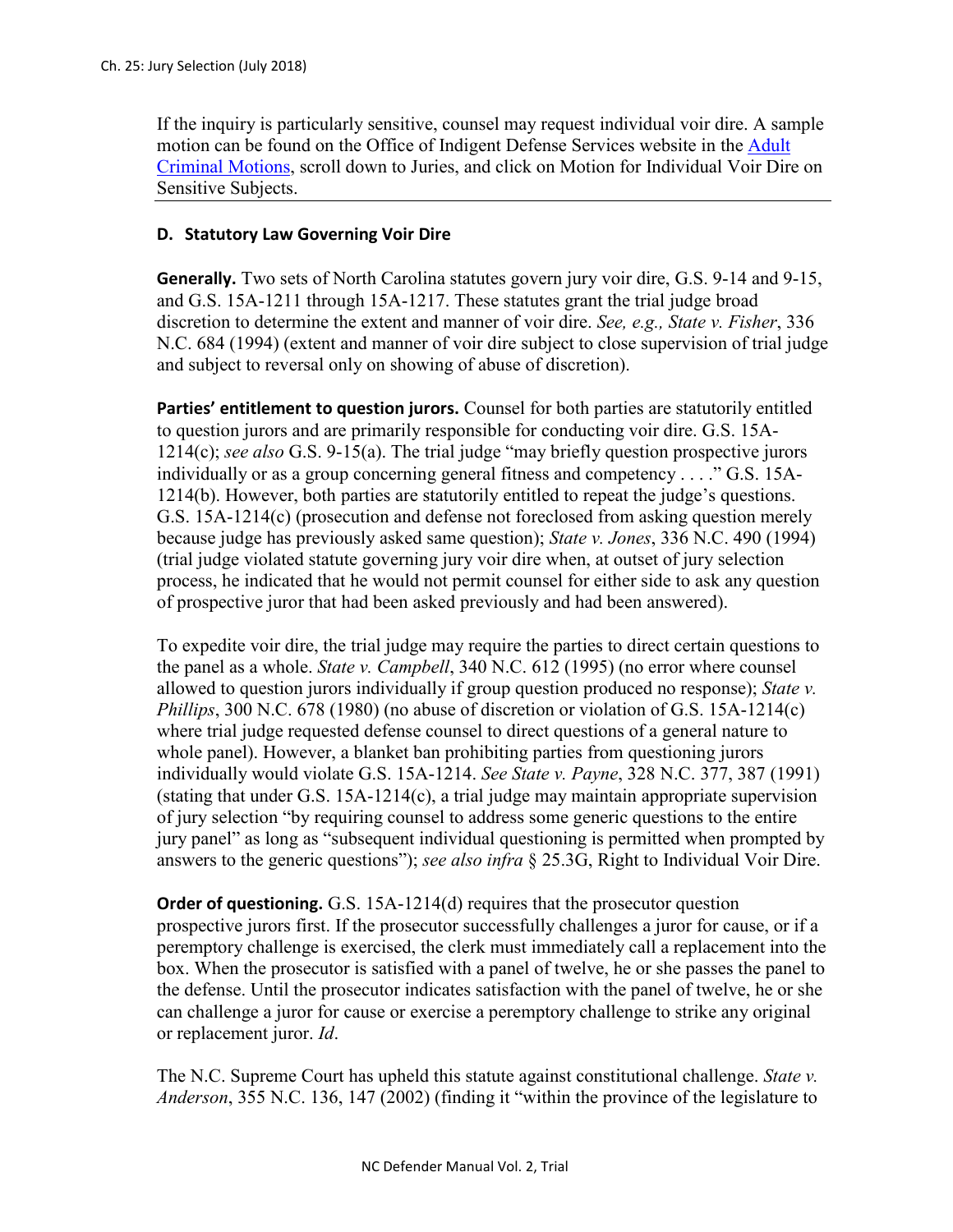prescribe the method by which jurors are selected, challenged, impaneled, and seated"). Failure to comply with the statute is error, but the courts may not necessarily find the error to be prejudicial. *E.g.*, *State v. Thompson*, 359 N.C. 77 (2004) (no error where defendant consented to out of order voir dire of two replacement jurors); *State v. Jaynes*, 353 N.C. 534 (2001) (defendant ended up conducting voir dire of jurors before State was required to pass on them; violation of statute but no prejudicial error); *State v. Lawrence*, 352 N.C. 1 (2000) (where State passed panel of ten, not twelve, jurors to defense, violation of statute but defendant failed to show prejudicial error where he failed to object, questioned and passed the one new prospective juror, failed to exhaust his peremptory challenges, and did not request removal of juror for cause); *State v. Gurkin*, 234 N.C. App. 207 (2014) (although trial judge violated jury selection procedures mandated by G.S. 15A-1214, defendant failed to show prejudice resulting from deviation).

**Order of questioning in cases involving co-defendants.** After the State is satisfied with a panel, the panel should be passed to each co-defendant consecutively and then back to the State to fill any vacancies. *See* G.S. 15A-1214(e), (f); *State v. Rogers*, 316 N.C. 203 (1986) (finding no merit to defendant's argument that her rights to examine a full jury panel were infringed because her examination of potential jurors came after the State and the co-defendant had examined them; procedure used by judge followed the provisions of G.S. 15A-1214).

**Practice note:** In a trial involving co-defendants, it would be inappropriate under G.S. 15A-1214 for the trial judge to pass the jury back to the State after Defendant 1 exercises his or her peremptory challenges and not pass the jury to Defendant 2 until both the State and Defendant 1 have exhausted their peremptories or expressed satisfaction with twelve jurors. This method of selection would appear prejudicial to Defendant 1—effectively, the State and Defendant 2 would pick the jury after Defendant 1 has no further opportunity for input. If faced with this situation, inform the trial judge that the provisions of G.S. 15A-1214 are mandatory and, if the judge nevertheless uses this method, put an objection and explanation of the prejudice on the record.

To preserve the error and/or demonstrate prejudice regarding the order of questioning, the defendant also may need to exhaust his or her peremptory challenges. *See generally supra* § 25.1G, Preserving Denial of Challenges to the Panel and *infra* § 25.4C Preserving Denial of Cause Challenges.

**Challenging a juror.** G.S. 9-15(a) states that making "direct oral inquiry" of a juror—that is, questioning a juror—does not itself constitute a challenge to the juror. A trial judge is not to consider a juror challenged by a party until that party formally states that the juror is challenged for cause or peremptorily. *Id.* If a juror is challenged for cause, the party should state the grounds for the challenge so that the trial judge can make his or her ruling. Generally, no grounds need be stated when a party exercises a peremptory challenge. *But see infra* § 25.5C, Equal Protection Limitation on Peremptory Challenges: *Batson* and Its Progeny (*Batson* line of cases requires a party to state reason for peremptory challenge if opposing party establishes a prima facie case of discrimination).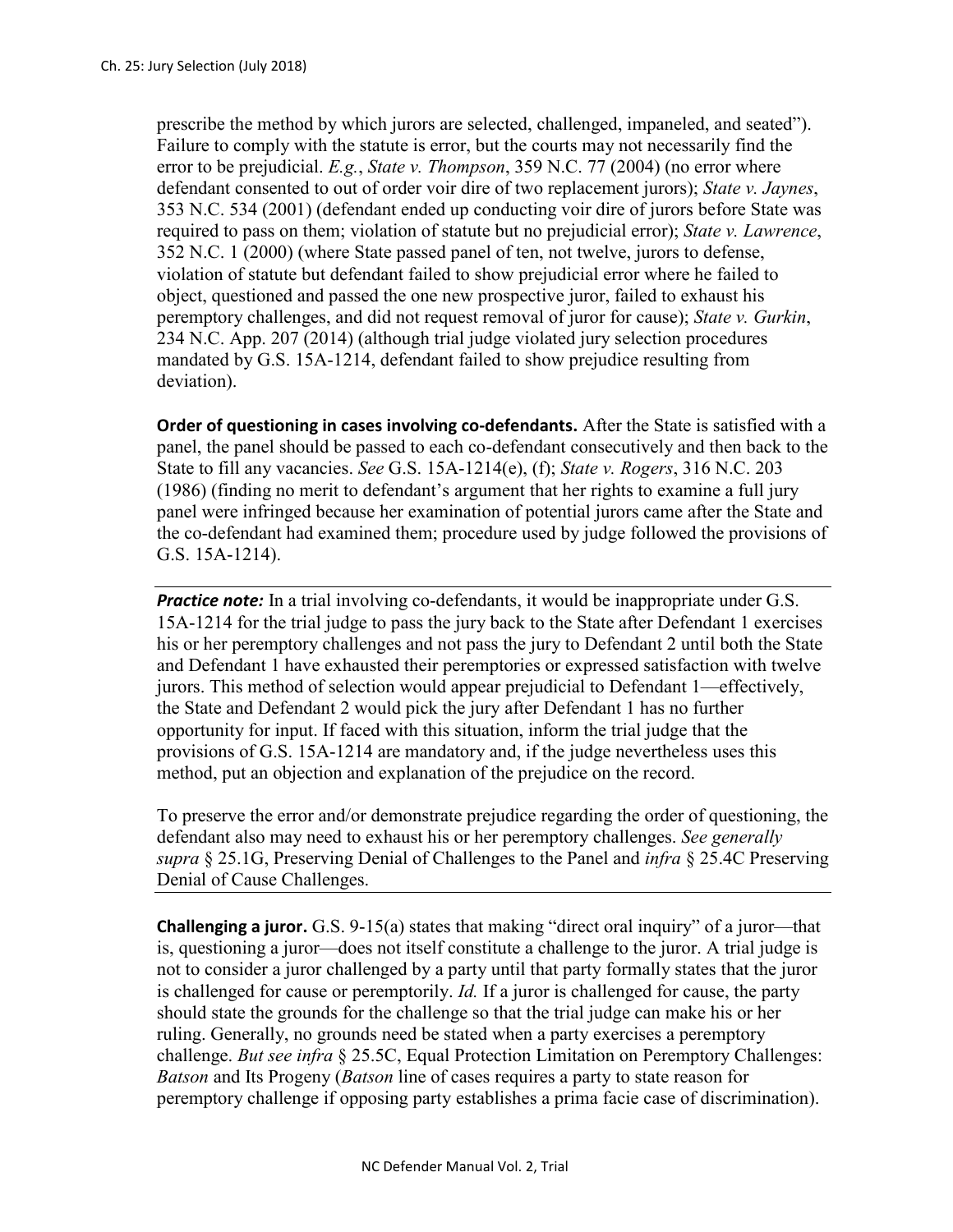### **E. Scope of Permitted Questioning**

**Generally.** The scope of permitted voir dire is largely a matter of trial court discretion. *E.g.*, *State v. Knight*, 340 N.C. 531 (1995) (trial judge properly sustained State's objection to question about victim's HIV status); *State v. Lee*, 335 N.C. 244 (1994) (judge properly sustained State's objection to questions about whether jurors believed death penalty had deterrent effect); *State v. Brown*, 327 N.C. 1 (1990) (no abuse of discretion shown when trial judge sustained objections to defendant's questions to prospective jurors about whether they would be comfortable with the defense questioning police procedure during trial); *see generally State v. Phillips*, 300 N.C. 678 (1980) (explaining boundaries on voir dire—questions should not be overly repetitious or attempt to indoctrinate jurors or "stake them out").

**Certain topics constitutionally guaranteed.** Criminal defendants are constitutionally entitled to explore certain topics in voir dire, including:

- A juror's ability to consider a life sentence as a possible punishment. *See Morgan v. Illinois*, 504 U.S. 719 (1992).
- Jurors' racial prejudices in capital cases, or, in noncapital cases, where "special circumstances" require it. *See Turner v. Murray*, 476 U.S. 28 (1986); *Rosales-Lopez v. United States*, 451 U.S. 182 (1981) (plurality opinion); *see also Pena-Rodriguez v. Colorado*, \_\_\_ U.S. \_\_\_, 137 S. Ct. 855, 868 (2017) (stating that "[i]n an effort to ensure that individuals who sit on juries are free of racial bias, the Court has held that the Constitution at times demands that defendants be permitted to ask questions about racial bias during voir dire.") (citations omitted).

*See supra* § 25.3C, Constitutional Entitlement to Voir Dire; ALYSON A. GRINE & EMILY COWARD, RAISING ISSUES OF RACE IN NORTH CAROLINA CRIMINAL CASES § 8.3E (Law Governing Voir Dire Questions about Race) (2014).

**Voir dire on parole eligibility.** One topic that the North Carolina courts consistently have prohibited the parties from covering in voir dire is the defendant's parole eligibility. *E.g.*, *State v. Powell*, 340 N.C. 674 (1995); *State v. Price*, 337 N.C. 756 (1994). However, in *Simmons v. South Carolina*, 512 U.S. 154 (1994), the U.S. Supreme Court held that where life imprisonment without parole is the statutory alternative punishment to death, a capital sentencing jury must be informed of that fact. Since 1999, life without parole has been the statutory alternative punishment to death for first-degree murder in North Carolina. G.S. 15A-2002 requires trial judges to instruct capital sentencing juries that life imprisonment means life without parole. In light of *Simmons* and G.S. 15A-2002, defense counsel should be able to voir dire jurors in capital cases as to whether they could understand and follow an instruction that life imprisonment means life without parole. *E.g.*, *State v. Hedgepeth*, 66 N.C. App. 390 (1984) (defendant entitled to ask jurors about their ability to follow law on limited relevance of defendant's prior record). *But see State v. Williams*, 355 N.C. 501 (2002) (court continued to adhere to rule that voir dire about parole is impermissible); *accord State v. Jones*, 358 N.C. 330 (2004).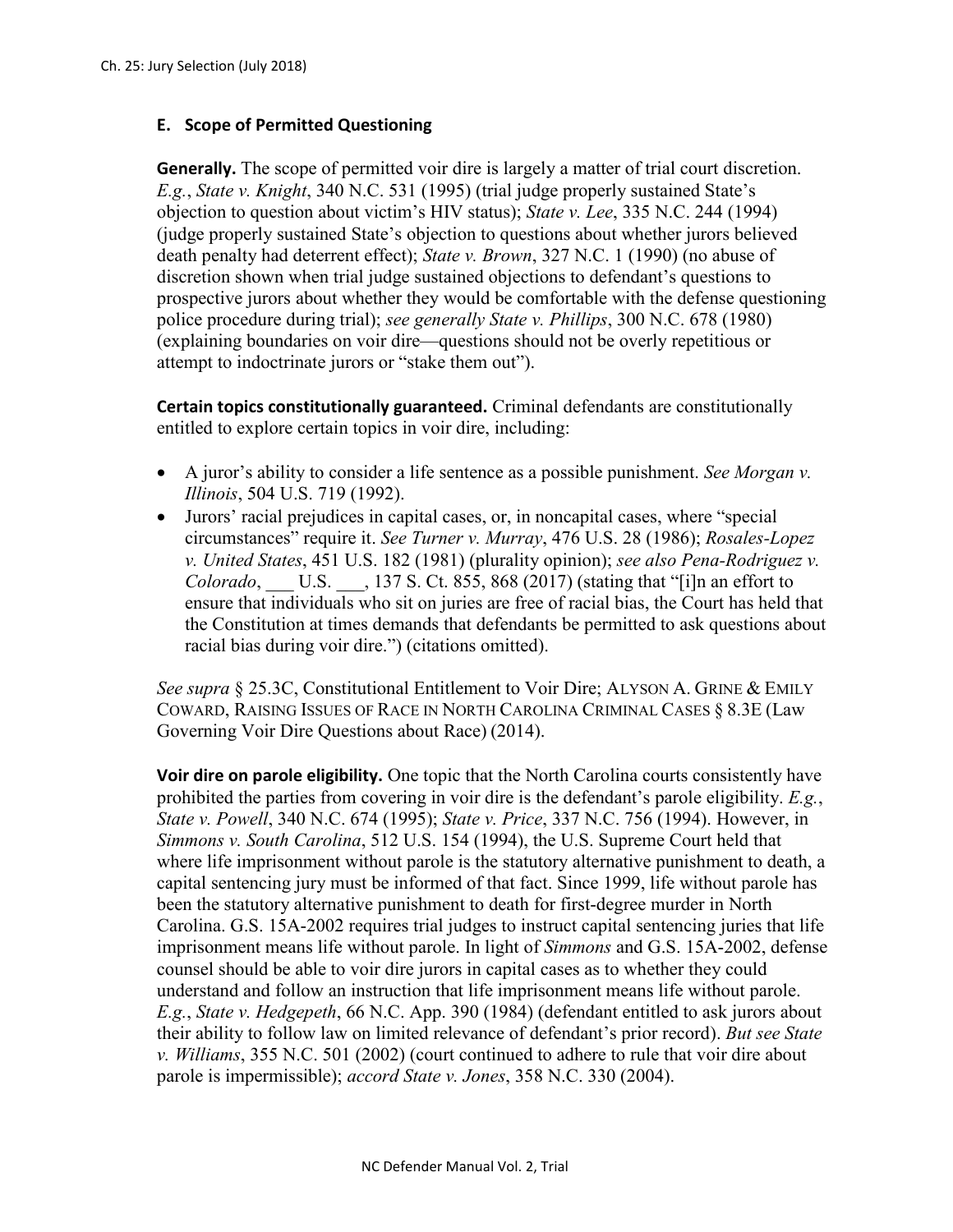In lieu of voir dire by the attorneys, counsel can ask the court to give the G.S. 15A-2002 instruction and then ask the jurors whether they can follow that instruction. A sample motion requesting pre-selection instructions to potential jurors (including informing them that life imprisonment is an alternative to capital punishment) can be found on the Office of Indigent Defense Services website in the [Capital Trial Motions](https://www.ncids.org/capital-cases/capital-motions/) Bank; scroll down to Guilt Phase and click on Motion for Pre-Selection Instructions to Potential Jurors.

**"Staking out."** Parties are not permitted to use voir dire to "stake out" jurors. Staking out jurors means asking jurors what their decision would be under a specific factual scenario. Jurors should not be asked to "pledge" themselves to a future course of action before hearing the evidence and receiving instructions on the law. *E.g.*, *State v. Fletcher*, 354 N.C. 455 (2001) (holding trial judge properly sustained objection to defendant's "stake out" question that asked whether a certain set of circumstances would still allow prospective juror to vote for life imprisonment); *State v. Vinson*, 287 N.C. 326 (1975) (explaining "staking out" doctrine), *vacated in part on other grounds*, 428 U.S. 902 (1976). As the following cases illustrate, applying this rule consistently has proved difficult.

The N.C. Supreme Court and Court of Appeals have found the questions in the following cases to be improper "stake out" questions:

- *State v. Maness*, 363 N.C. 261 (2009) (defense counsel improperly attempted to stake out capital juror by asking whether the juror could, if convinced that life imprisonment was the appropriate penalty, return such a verdict even if the other jurors were of a different opinion).
- *State v. Wiley*, 355 N.C. 592, 610–13 (2002) (question posed by defense counsel, "Have you ever heard of a case where you thought that life without the possibility of parole should be the punishment?" was improper stake out question).
- *State v. Jaynes*, 353 N.C. 534 (2001) (question posed by defense counsel regarding which specific circumstances would cause jurors to consider life sentence was improper stake out question).
- *State v. Richmond*, 347 N.C. 412 (1998) (defense counsel's inquiry as to whether jurors could return life sentence knowing that defendant had prior conviction for firstdegree murder was improper stake out question).
- *State v. Crump*, \_\_\_ N.C. App. \_\_\_, 815 S.E.2d 415, 424 (2018) (trial judge's ruling that defense counsel's questions regarding police officer shootings of African-Americans were improper stake out questions was "not ultimately prejudicial to defendant" under the specific facts of the case but cautioning that this type of questioning should be allowed if defense counsel can tie the questions to an issue in the case).
- *State v. Broyhill*, \_\_\_ N.C. App. \_\_\_, 803 S.E.2d 832, 843 (2017) (defense counsel's line of questioning about credibility was an improper attempt to stake out prospective jurors "based on their likelihood to discredit evidence favorable to the defense upon learning that defendant had lied in the past").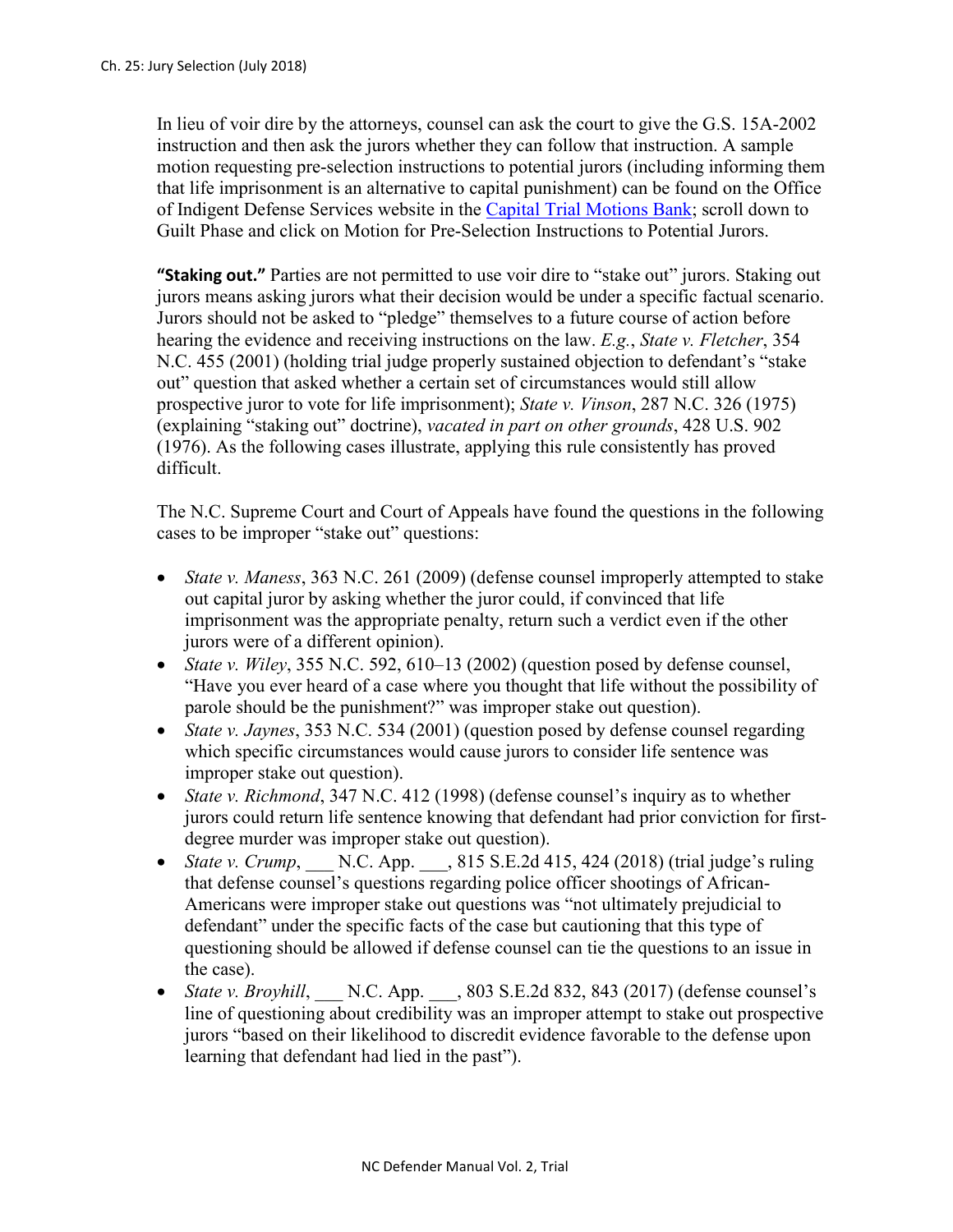*See also supra* §25.3H, Voir Dire in Capital Cases (discussing life qualification questions determined to be improper stake out questions).

The N.C. Supreme Court and Court of Appeals have found the questions in the following cases were not improper "stake out" questions:

- *State v. Bond*, 345 N.C. 1 (1996) (question posed by prosecutor as to whether jurors could return a death sentence knowing that the defendant was an accessory, and not present at the scene of the shooting, not improper).
- *State v. Green*, 336 N.C. 142 (1994) (prosecutor's inquiry into whether any juror could conceive of any first-degree murder case where the death penalty would be the right punishment not a stake out question).
- *State v. McKoy*, 323 N.C. 1 (1988) (question posed by prosecutor as to whether jurors would be sympathetic toward a defendant who was intoxicated at the time of the offense not improper), *vacated on other grounds*, 494 U.S. 433 (1990).
- *State v. Johnson*, 164 N.C. App. 1 (2004) (permissible for prosecutor to ask jurors whether they would consider accomplice's testimony where accomplice was testifying pursuant to plea bargain).
- *State v. Henderson*, 155 N.C. App. 719 (2003) (prosecutor's question as to whether jurors would expect the State to provide medical evidence that the crime occurred permissible).
- *State v. Roberts*, 135 N.C. App. 690 (1999) (question posed by prosecutor as to whether jurors would believe eyewitness identification not stake out question).

*Practice note:* There are two arguments you can make at trial in defending a proposed inquiry against an objection by the State that it is a "stake out" question. First, if a question is necessary to determine the jurors' fitness to serve, it should be allowed. If a particular answer to the proposed question would render the juror excludable for cause, then the question is required to ensure the impartiality of the jury. *See State v. Bond*, 345 N.C. 1 (1996) (juror who claimed he could not give an accessory a death sentence properly excused for cause; thus, State entitled to ask jurors whether they could sentence an accessory to death); *accord State v. Henderson*, 155 N.C. App. 719 (2003) (questions about importance to jurors of medical testimony were necessary to secure an impartial jury). Second, you are permitted to explain aspects of the law to jurors to ensure that they can follow the law. *See State v. Hedgepeth*, 66 N.C. App. 390 (1984) (defendant entitled to ask jurors about their ability to follow law on limited relevance of defendant's prior record).

If the trial judge sustains the State's "stake out" objection to a line of questioning propounded to a particular juror who has expressed a opinion in open court in response to an attorney's questions on voir dire, the defendant must exhaust his or her peremptory challenges to preserve the error for appellate review and to show prejudice from the trial judge's ruling. *E.g.*, *State v. Billings*, 348 N.C. 169 (1998); *State v. McCarver*, 341 N.C. 364 (1995); *State v. Avery*, 315 N.C. 1 (1985). However, if the judge categorically prohibits an entire line of questioning, there is no requirement that the defendant exhaust his or her peremptory challenge in order to show prejudice on appeal. *See State v. Crump*,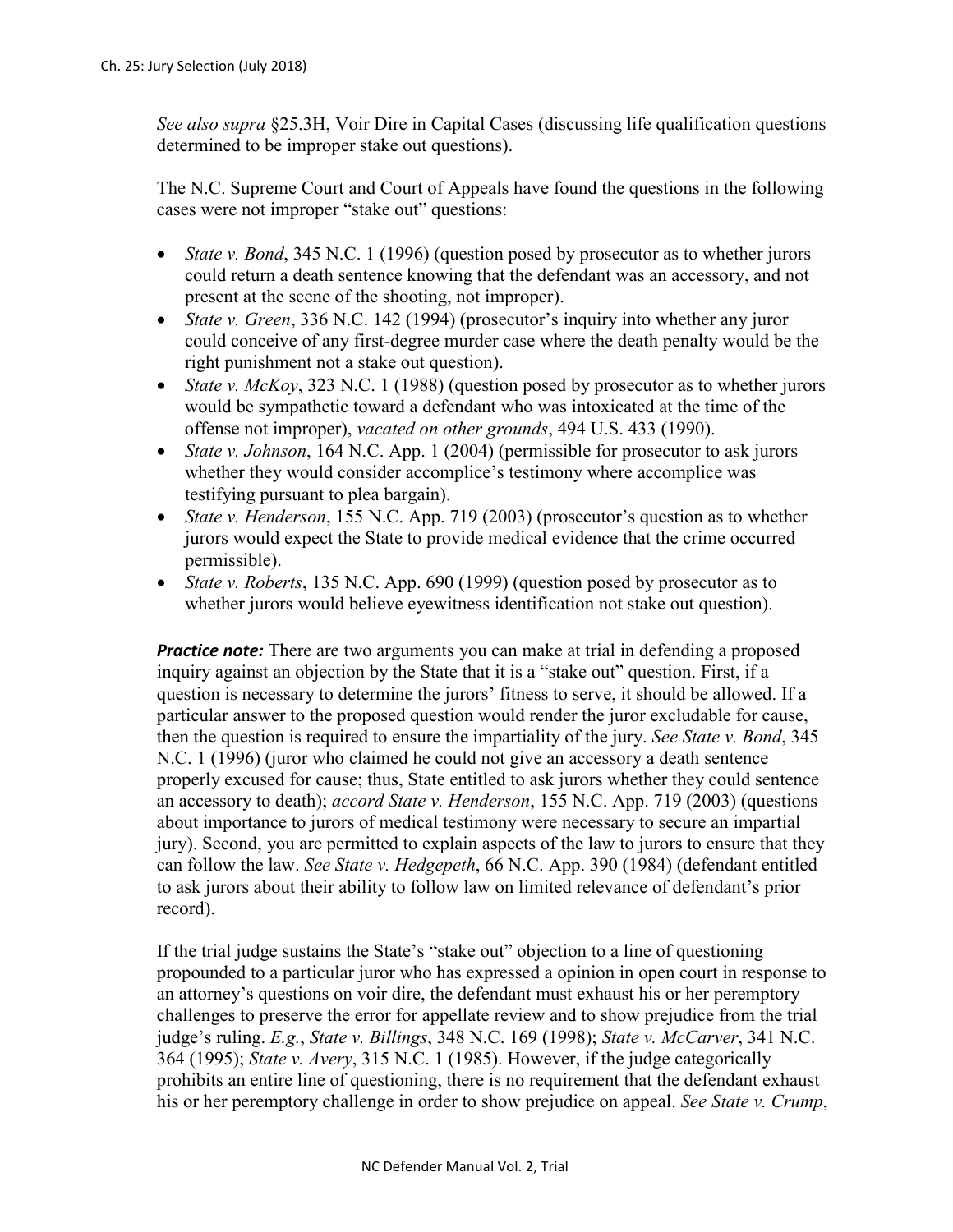N.C. App.  $\ldots$ , 815 S.E.2d 415, 422 (2018) (reviewing defendant's contention that the trial judge erred in disallowing race-related inquiries even though defendant failed to exhaust his peremptory challenges; the "exhaustion" requirement "is a meaningless exercise where, as here, a defendant has been precluded from inquiring into jurors' potential biases on a relevant subject, leaving the defendant to assume or guess about those biases without being permitted to probe deeper"). *See also supra* § 25.1G, Preserving Denial of Challenges to the Panel, and *infra* § 25.4C, Preserving Denial of Cause Challenge.

**Permissible and impermissible questions.** This chapter does not review in detail the many possible questions that may be asked during jury selection. For papers reviewing permissible and impermissible questions in capital and noncapital cases, and possible approaches to voir dire in different kinds of cases, see *infra* § 25.3I, Additional Resources.

## **F. Reopening Voir Dire**

**Generally.** After a juror has been accepted by one or both parties, if the trial judge discovers that a juror has made a misrepresentation during voir dire or for other "good reason," the judge, in his or her discretion, may reopen voir dire of the juror. *State v. Womble*, 343 N.C. 667 (1996). A trial judge has the discretion, even after the jury is impaneled, to reopen examination of a juror and excuse that juror upon challenge, whether for cause or peremptory, as a product of the court's "'power to closely regulate and supervise the selection of the jury to the end that both the defendant and the State may receive a fair trial before an impartial jury.'" *State v. Johnson*, 161 N.C. App. 68, 76 (2003) (citations omitted). The trial judge may question the juror or permit the parties to do so. G.S. 15A-1214(g) (permitting reopening voir dire before jury is impaneled); *see also State v. Holden*, 346 N.C. 404 (1997) (trial judge has discretion to reopen examination of juror after jury is impaneled); *accord State v. Waddell*, 289 N.C. 19 (1975), *vacated in part on other grounds*, 428 U.S. 904 (1976).

Where a juror appears to have changed his or her mind since being examined by the State, or where the juror's answers to defense questions appear inconsistent with his or her answers to the State's inquiries, there may be "good cause" for reopening voir dire. *Womble*, 343 N.C. 667, 678 (trial judge had "good reason" to reopen voir dire of juror whose answers to questions posed by defense counsel indicated that he might be unable to return sentence of death); *State v. Bond*, 345 N.C. 1 (1996) (same). Other illustrative examples of "good reasons" to reopen voir dire include a juror discovering that he or she knows a victim, or a juror having contact with a member of the prosecutor's office. *See, e.g., State v. Boggess*, 358 N.C. 676 (2004) (juror informed court after overnight recess that victim's mother (who was also a State's witness) was staying with one of the juror's friends during the trial); *State v. Thomas*, 230 N.C. App. 127 (2013) (trial judge reopened voir dire when juror told court official she knew State's witness from high school); *State v. Hammonds*, 218 N.C. App. 158 (2012) (voir dire reopened after defense counsel saw juror having lunch with an attorney from the District Attorney's Office).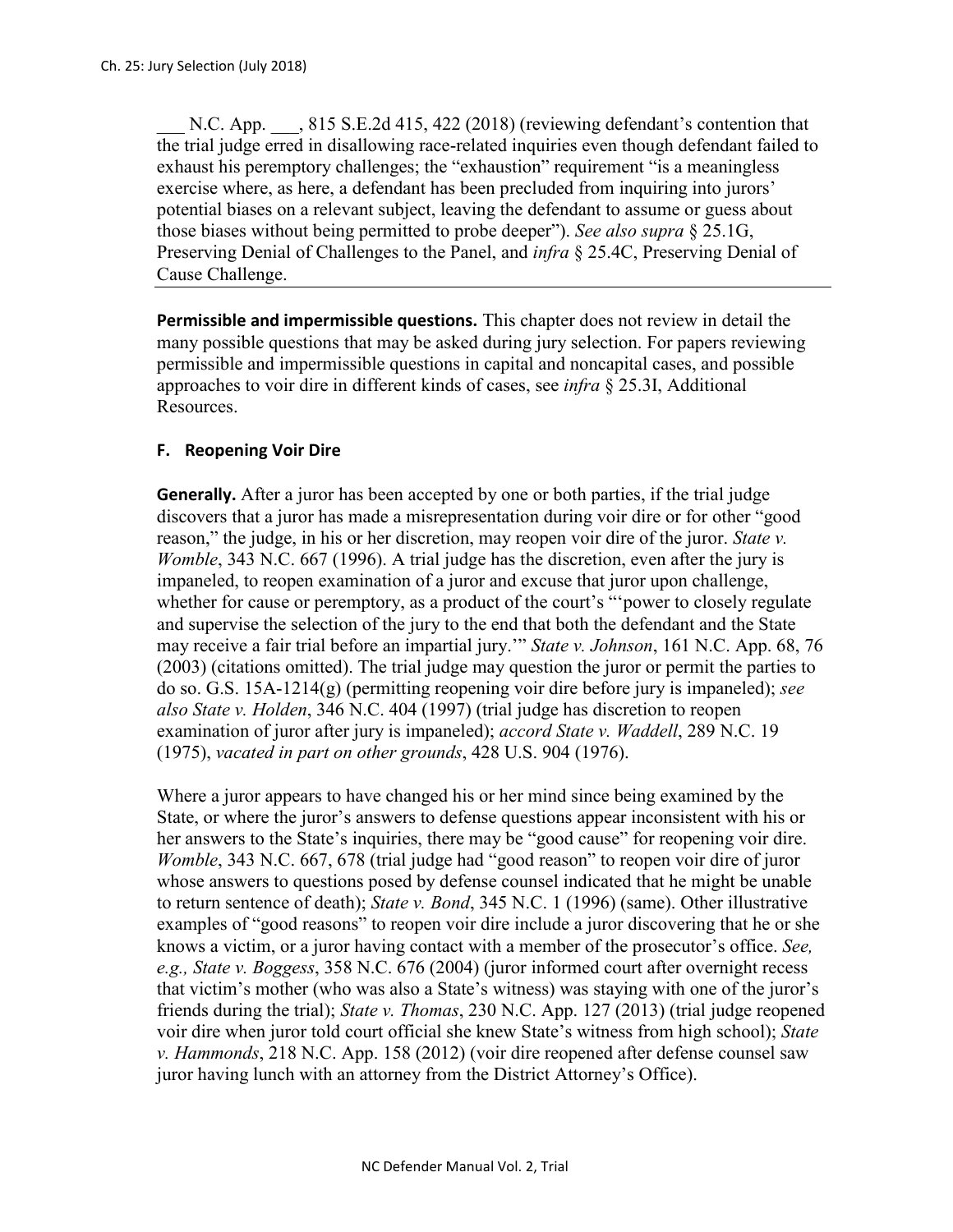If the trial judge exercises his or her discretion and reopens examination of a juror, either before or after impanelment, each party has the absolute right to exercise any remaining peremptory challenges to excuse the juror. *See* G.S. 15A-1214(g)(3); *Holden*, 346 N.C. 404; *Womble*, 343 N.C. 667; *Thomas*, 230 N.C. App. 127; *Hammonds*, 218 N.C. App. 158; *State v. Thomas*, 195 N.C. App. 593 (2009).

**What constitutes "reopening."** The specific term "reopening" is not found in G.S. 15A-1214(g). *State v. Boggess*, 358 N.C. 676 (2004). After reviewing case law in conjunction with the statute, the court in *Boggess* determined that "a trial judge has leeway to make an initial inquiry when allegations are received before a jury has been impaneled that would, if true, establish grounds for reopening voir dire under N.C.G.S. § 15A-1214(g)." *Id.* at 683. As part of the initial inquiry, the trial judge may question the juror and may consult with counsel outside of the juror's presence. The trial judge then has the discretion, based on the information developed, to reopen voir dire to take other steps suggested by the circumstances. If the trial judge allows the attorneys to question the juror directly at any time, voir dire has been "reopened" and the parties' absolute right to exercise any remaining peremptory challenges has been triggered. *Id.* Although the jury had not yet been impaneled in the *Boggess* case, the same bright line rule appears to apply in cases where the allegations about a juror occur after impanelment. *See State v. Shelley*, 204 N.C. App. 371 (2010) (unpublished).

If the trial judge has reopened voir dire, a defendant does not have to actually question the juror in order to be entitled to exercise a peremptory challenge. *See State v. Thomas*, 230 N.C. App. 127 (2013) (rejecting State's contention that voir dire had not been reopened because defendant failed to accept the trial judge's invitation to question a juror after the trial judge had questioned the juror about the nature of her relationship with a State's witness); *see also State v. Kirkman*, 293 N.C. 447, 453 (1977) (finding no error in trial judge's decision to allow prosecutor's request to reopen voir dire and exercise a peremptory challenge of juror who had previously been called back for examination regarding her realization that a co-worker was related to a defendant; prosecutor exercised challenge without further questioning "in the interest of time").

#### **G. Right to Individual Voir Dire**

**Capital cases.** In capital cases, the trial judge may permit individual voir dire of jurors. G.S. 15A-1214(j). The North Carolina courts have held that a defendant does not have an absolute right to individual voir dire and that the decision to permit it is within the trial judge's discretion. *E.g.*, *State v. Nicholson*, 355 N.C. 1 (2002); *State v. Bonnett*, 348 N.C. 417 (1998). It is a common practice for a trial judge to permit partial individual voir dire on death qualification, exposure to pretrial publicity, or other sensitive topics. The N.C. Supreme Court has approved this practice. *E.g.*, *State v. Jaynes*, 353 N.C. 534 (2001) (noted with approval in *Nicholson*); *State v. Hunt*, 323 N.C. 407 (1988) (no error in denying motion for complete individual voir dire where judge allowed selective partial individual voir dire), *vacated on other grounds*, 494 U.S. 1022 (1990).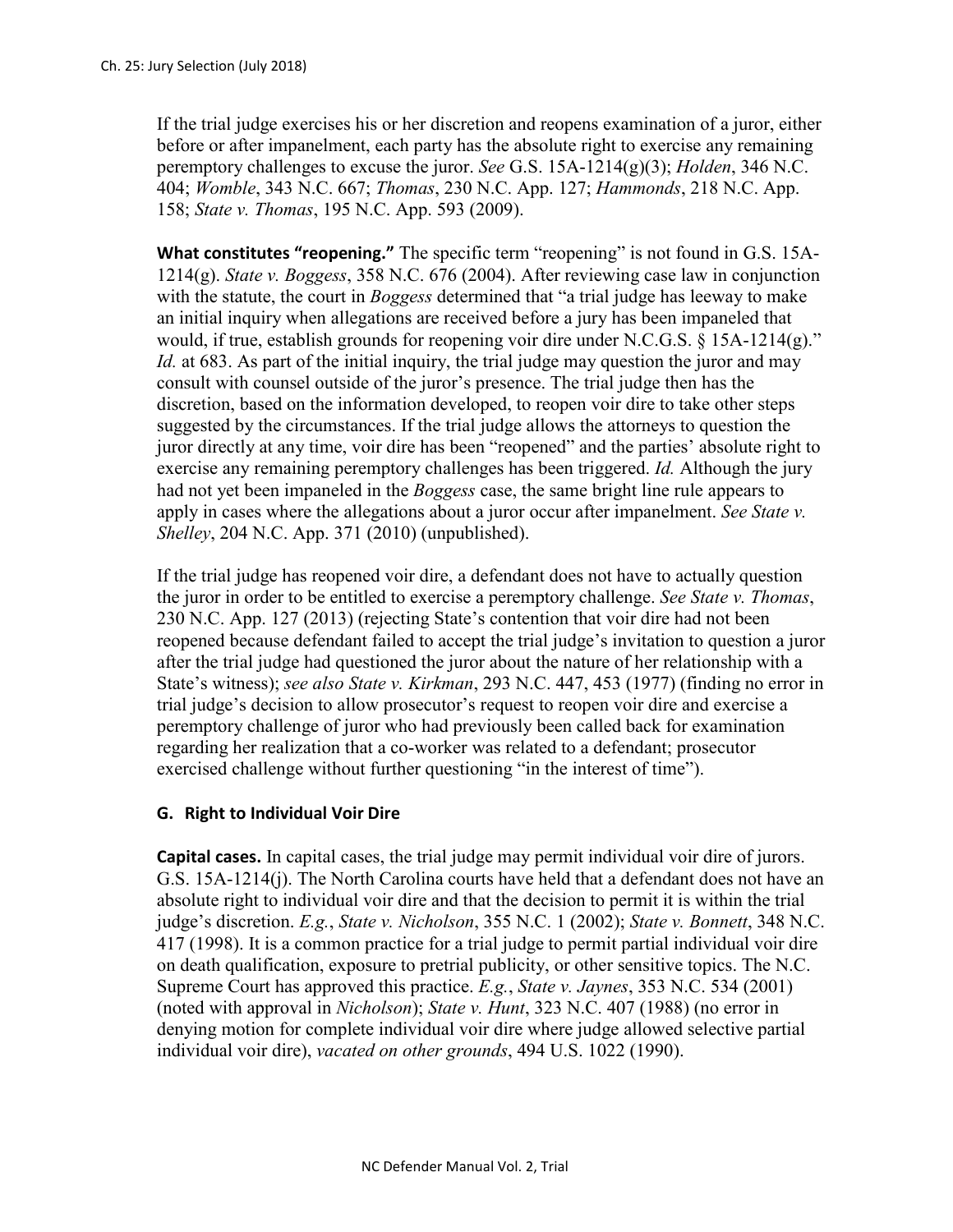**Noncapital cases.** Although there is little case law on the issue, the trial judge's duty to oversee jury selection almost certainly implies that the judge has the authority to order individual voir dire (or partial individual voir dire) in a noncapital case if necessary to select an impartial jury. *See State v. Watson*, 310 N.C. 384, 395 (1984) ("The trial judge has broad discretion in the manner and method of jury voir dire in order to assure that a fair and impartial jury is impaneled . . . ." (citation omitted)); *State v. Ysaguire*, 309 N.C. 780, 784 (1983) (stating that whether to allow individual voir dire is within trial judge's discretion); *see also* Jeff Welty, *[Individual Voir Dire](http://nccriminallaw.sog.unc.edu/individual-voir-dire/)*, N.C. CRIM. L., UNC SCH. OF GOV'T BLOG (Nov. 28, 2011). The need for individual voir dire may be particularly compelling on sensitive issues. *See State v. Roache*, 358 N.C. 243, 274 (2004) (discussing individual voir dire procedures in capital cases but noting that "nothing in [the court's discussion of capital cases] should be interpreted to infringe upon the trial court's inherent authority to permit individual voir dire as to specific sensitive issues in any given case").

#### **H. Voir Dire in Capital Cases**

**No right to bifurcated jury.** The U.S. Supreme Court has held that there is no Sixth Amendment or other constitutional violation where the same jury determines guilt and innocence and decides the defendant's sentence. *Lockhart v. McCree*, 476 U.S. 162 (1986) (removal of jurors, excludable under *Witherspoon v. Illinois*, 391 U.S. 510 (1968), from guilt phase jury did not violate Sixth Amendment); *accord State v. Berry*, 356 N.C. 490 (2002); *State v. Bondurant*, 309 N.C. 674 (1983). North Carolina law provides that the same jury should be used for both guilt/innocence and sentencing phases of a capital trial, unless the trial jury is unable to reconvene for sentencing. G.S. 15A-2000(a)(2).

While a bifurcated jury is not an entitlement, defense counsel may still request it. An argument in favor of bifurcation is efficiency. If there is a real chance that the case will not go to a sentencing phase because the defendant will be acquitted, or found guilty of a noncapital offense, then a significant amount of court time can be saved by bifurcating. Selecting a death qualified jury, where individual voir dire may be necessary and cause challenges will be much more numerous, is a tedious and time-consuming process that may be avoided by bifurcation.

**Death qualification.** Jurors whose personal or religious opposition to the death penalty would preclude them from ever returning a sentence of death are excludable for cause. *Witherspoon v. Illinois*, 391 U.S. 510 (1968). The trial judge may not exclude jurors on any broader of a basis than *Witherspoon* allows. *Adams v. Texas*, 448 U.S. 38 (1980) (*Witherspoon* limits the state's power to exclude jurors—only those jurors who are not able to follow the law may be excused for cause). The test for determining whether a juror is excludable is whether the juror's views on the death penalty would prevent or substantially impair the performance of his or her duties as a juror in accordance with his or her instructions and oath. *Wainwright v. Witt*, 469 U.S. 412 (1985) (reaffirming the standard set out in *Adams v. Texas*). Jurors are qualified to serve on a capital jury even if they are personally opposed to the death penalty as long as they are capable of setting aside their personal opinions in deference to the law. *Lockhart v. McCree*, 476 U.S. 162 (1986); *cf. State v. Benson*, 323 N.C. 318 (1988) (excusal of juror was proper where her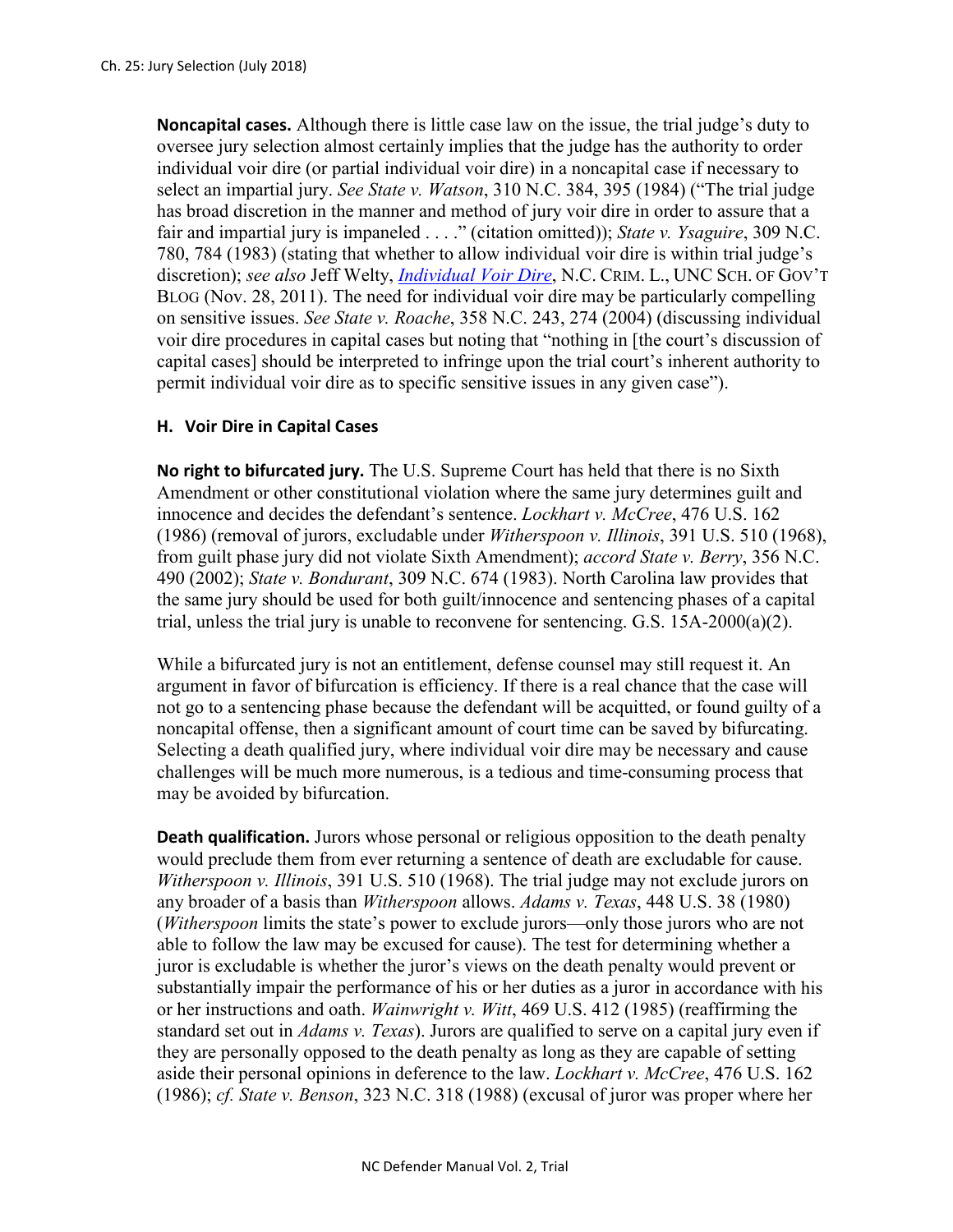responses to the trial judge's questions about the death penalty, while ambivalent, clearly indicated that she was unwilling or unable to follow the law and her oath as a juror).

**Life qualification.** Jurors whose personal or religious beliefs would preclude them from considering a sentence of life imprisonment are also excludable for cause. *Morgan v. Illinois*, 504 U.S. 719 (1992). A defendant is constitutionally entitled to "life qualify" the jury by questioning jurors about their beliefs on capital punishment. *State v. Powell*, 340 N.C. 674 (1995) (defendant in murder prosecution may use voir dire to determine whether prospective jurors would automatically vote for death sentence). The N.C. Supreme Court has specifically approved life qualification questions, such as:

- Is your support for the death penalty such that you would find it difficult to consider voting for life imprisonment for a person convicted of first-degree murder?
- Would your belief in the death penalty make it difficult for you to follow the law and consider life imprisonment for first-degree murder?

*State v. Conner*, 335 N.C. 618 (1994) (reversible error not to permit defendant to ask certain life qualification questions).

Life qualification questions that ask jurors if they could consider particular types of mitigating evidence, or whether they could consider a life sentence in light of certain aggravating facts, often have been struck down as improper "stake out" questions. *E.g.*, *State v. Jaynes*, 353 N.C. 534 (2001) (question posed by defense counsel regarding which specific circumstances would cause jurors to consider life sentence was an improper stake out question); *State v. Elliott*, 344 N.C. 242 (1996) (asking prospective juror whether he could think of any situation where he could vote to impose a sentence other than death for first-degree murder was an impermissible attempt to stake him out); *State v. Robinson*, 339 N.C. 263 (1994) (inquiry as to whether juror could return life sentence where defendant had prior murder conviction was a stake out question). *But see State v. Bond*, 345 N.C. 1 (1996) (question posed by prosecutor as to whether jurors could return death sentence knowing that defendant was an accessory and not present at scene of shooting, not improper). The defense should be entitled to ask whether jurors understand the concept of mitigation and can follow the law by giving consideration to mitigating evidence. *See State v. Hedgepeth*, 66 N.C. App. 390 (1984) (defendant entitled to ask jurors about their ability to follow law on limited relevance of defendant's prior record).

**Right to rehabilitate jurors.** If a juror is equivocal in his or her responses to death qualification questions posed by the State, the defendant is entitled to question the juror and attempt to demonstrate that the juror is competent. *State v. Brogden*, 334 N.C. 39 (1993); *accord State v. Rouse*, 339 N.C. 59 (1994). The defendant has no right to attempt to rehabilitate jurors whose inability to impose a sentence of death is unequivocal. *State v. Kemmerlin*, 356 N.C. 446, 469 (2002) (no error in judge's denial of defendant's request to rehabilitate two jurors because although both were initially equivocal, ultimately both "explicitly told the court that their views on the death penalty would prevent or substantially impair the performance of their duties as a juror"); *State v. Johnson*, 317 N.C. 343, 376 (1986) ("[W]hen a potential juror has expressed a clear and